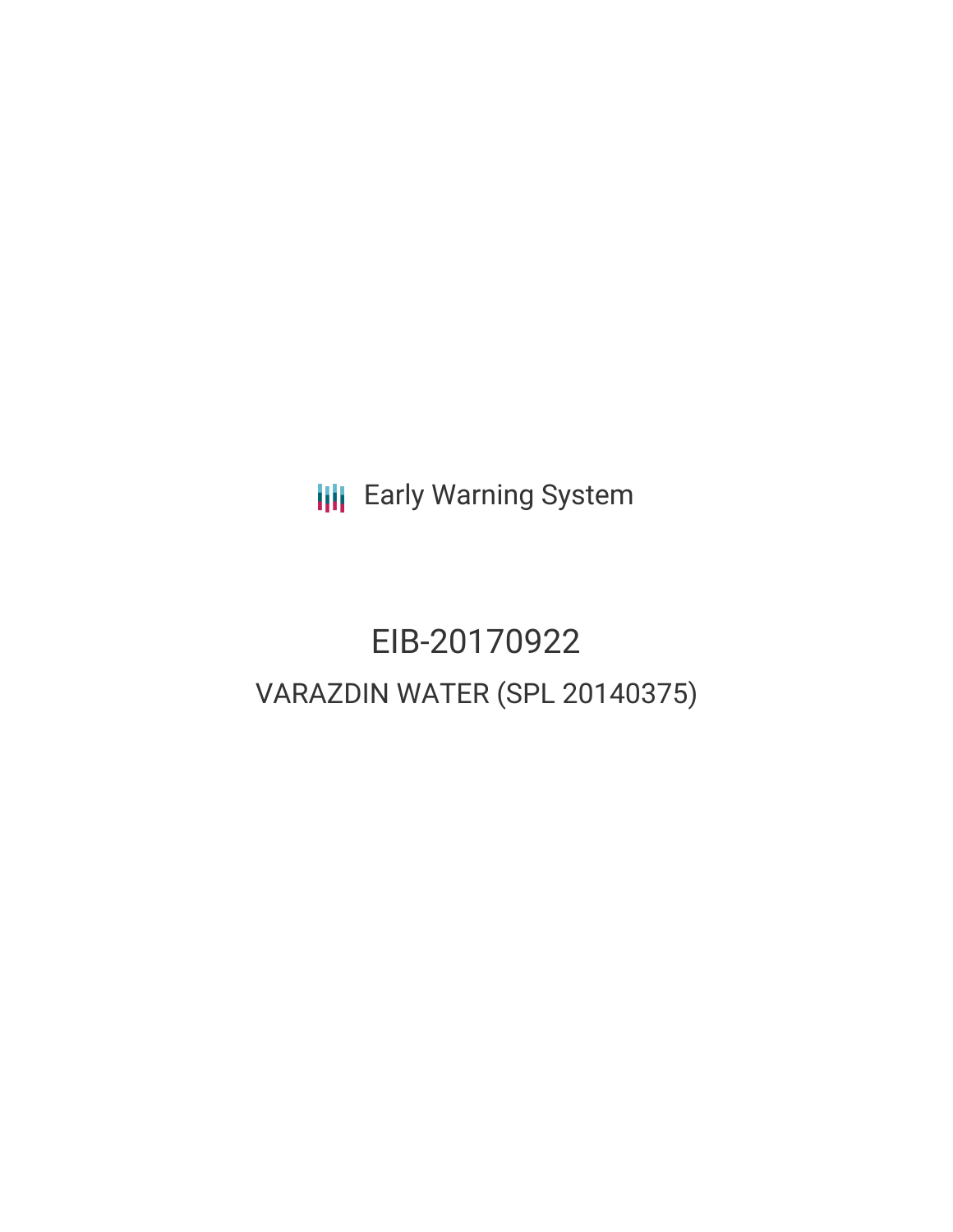#### **Quick Facts**

| <b>Countries</b>               | Croatia                        |
|--------------------------------|--------------------------------|
| <b>Specific Location</b>       | Varazdin                       |
| <b>Financial Institutions</b>  | European Investment Bank (EIB) |
| <b>Status</b>                  | Proposed                       |
| <b>Bank Risk Rating</b>        | U                              |
| <b>Borrower</b>                | REPUBLIC OF CROATIA            |
| <b>Sectors</b>                 | Water and Sanitation           |
| <b>Investment Type(s)</b>      | Loan                           |
| <b>Investment Amount (USD)</b> | \$12.46 million                |
| <b>Loan Amount (USD)</b>       | \$12.32 million                |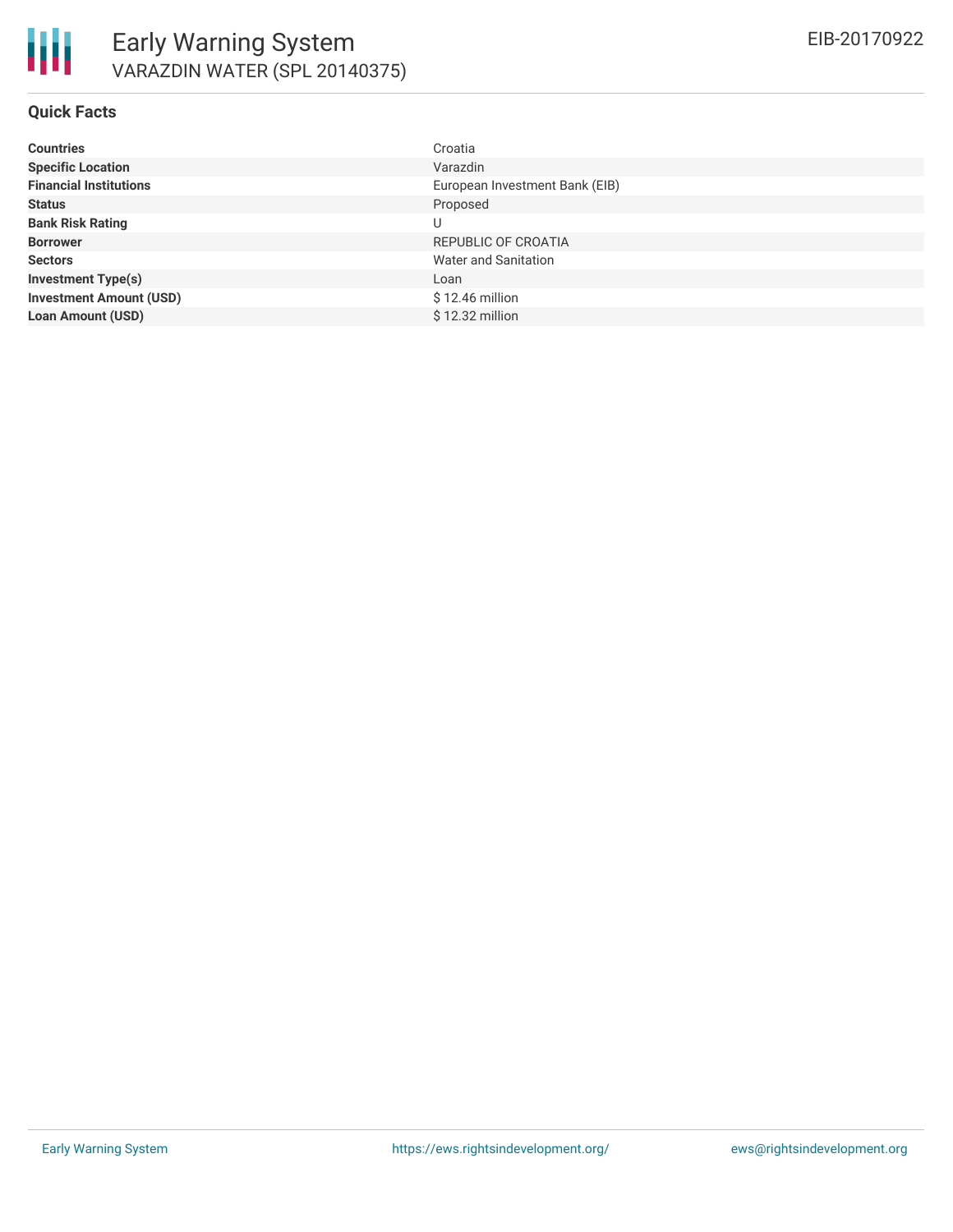

# **Project Description**

This project provides financing for the water and sanitation system in the Varazdin agglomeration achieves compliance with the Urban Wastewater Directive and the Water Framework Directive.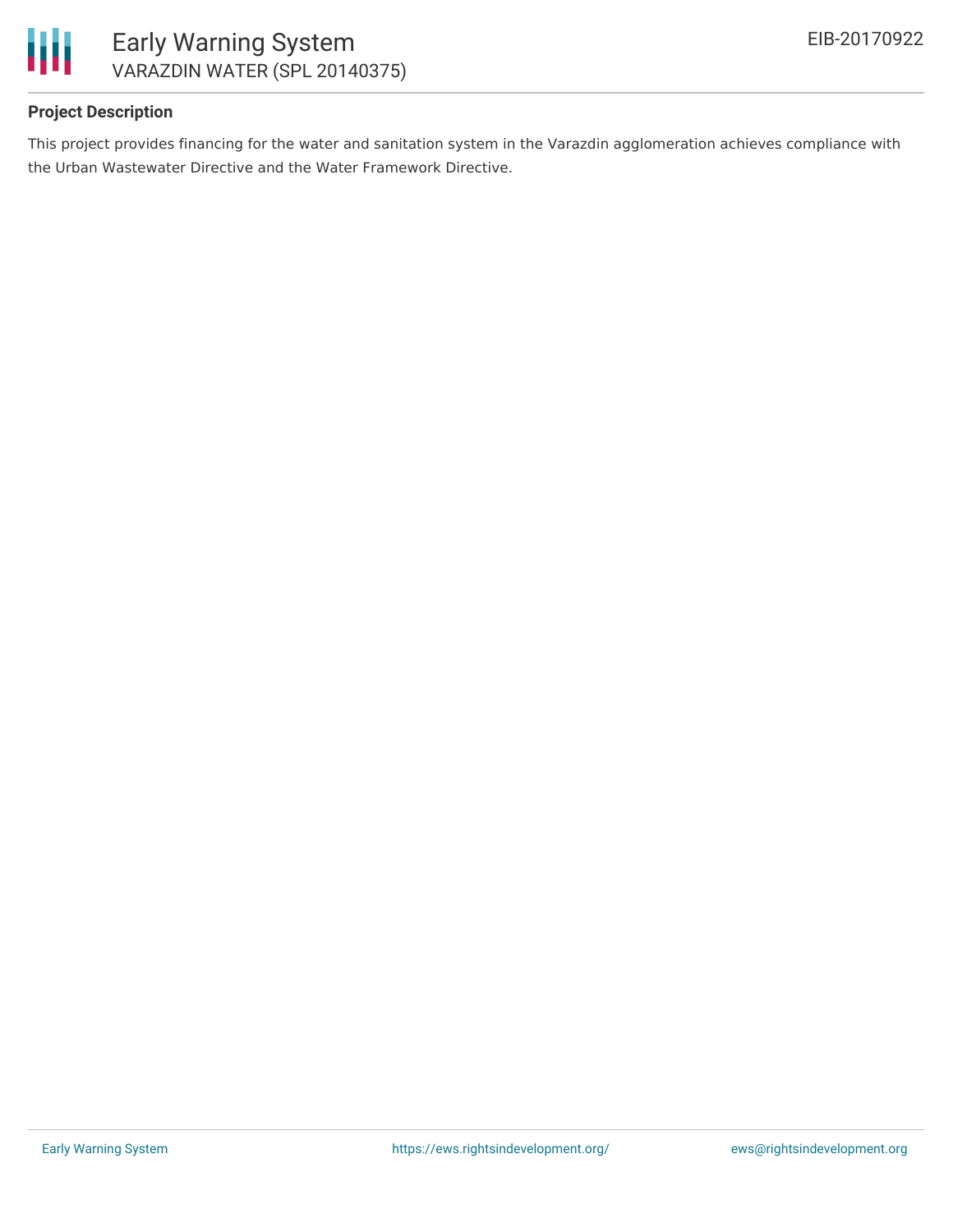#### **Investment Description**

European Investment Bank (EIB)

This project is co-financed by ESIF (European Structural and Investment Funds).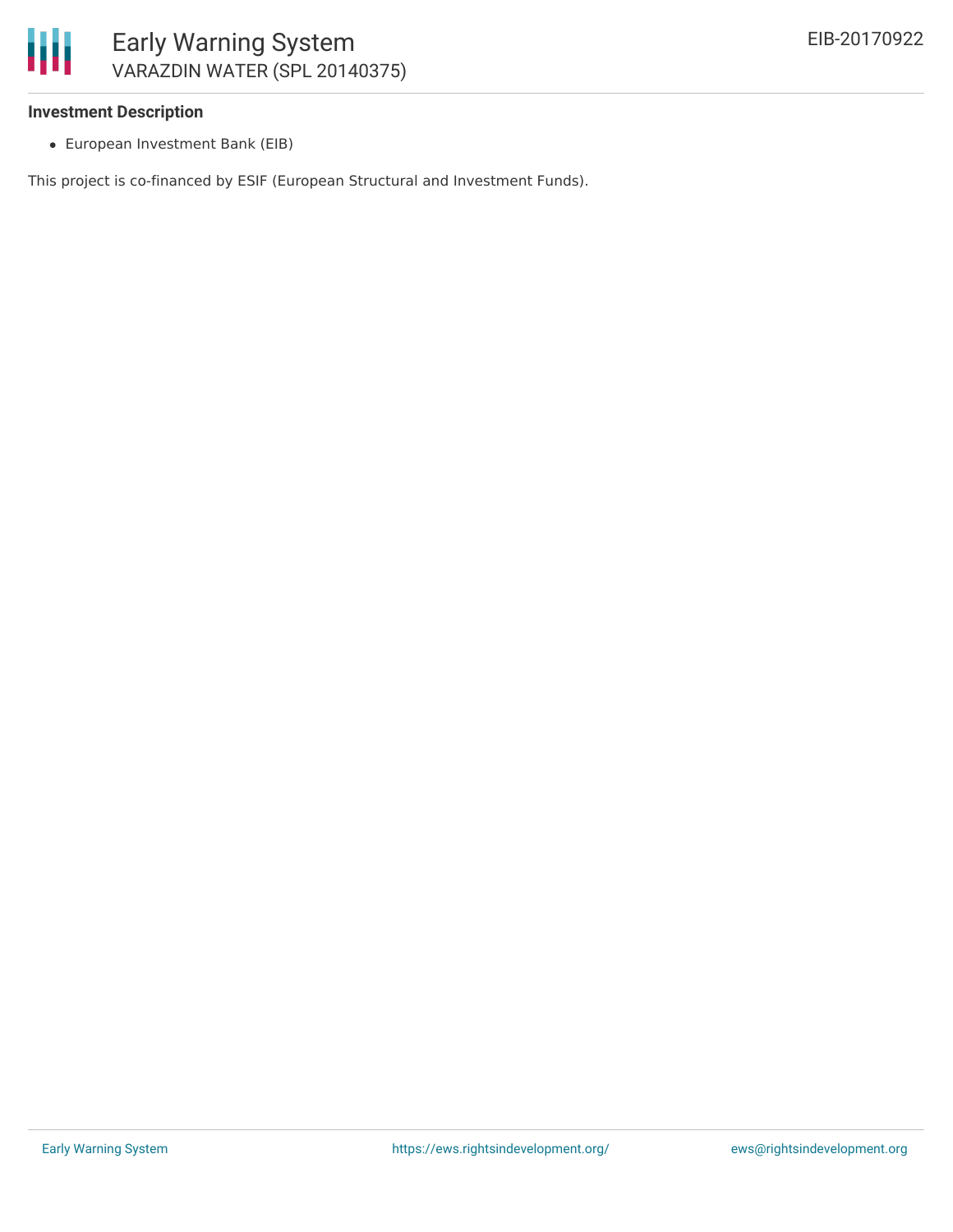### **Contact Information**

No contact information available at time of writing.

#### **ACCOUNTABILITY MECHANISM OF EIB**

The EIB Complaints Mechanism is designed to facilitate and handle complaints against the EIB by individuals, organizations or corporations affected by EIB activities. When exercising the right to lodge a complaint against the EIB, any member of the public has access to a two-tier procedure, one internal - the Complaints Mechanism Office - and one external - the European Ombudsman. A complaint can be lodged via a written communication addressed to the Secretary General of the EIB, via email to the dedicated email address complaints@eib.org, by completing the online complaint form available at the following address: http://www.eib.org/complaints/form, via fax or delivered directly to the EIB Complaints Mechanism Division, any EIB local representation office or any EIB staff. For further details, check:

http://www.eib.org/attachments/strategies/complaints\_mechanism\_policy\_en.pdf

When dissatisfied with a complaint to the EIB Complaints Mechanism, citizens can then turn towards the European Ombudsman. A memorandum of Understanding has been signed between the EIB and the European Ombudsman establishes that citizens (even outside of the EU if the Ombudsman finds their complaint justified) can turn towards the Ombudsman on issues related to 'maladministration' by the EIB. Note that before going to the Ombudsman, an attempt must be made to resolve the case by contacting the EIB. In addition, the complaint must be made within two years of the date when the facts on which your complaint is based became known to you. You can write to the Ombudsman in any of the languages of the European Union. Additional details, including filing requirements and complaint forms, are available at: http://www.ombudsman.europa.eu/atyourservice/interactiveguide.faces